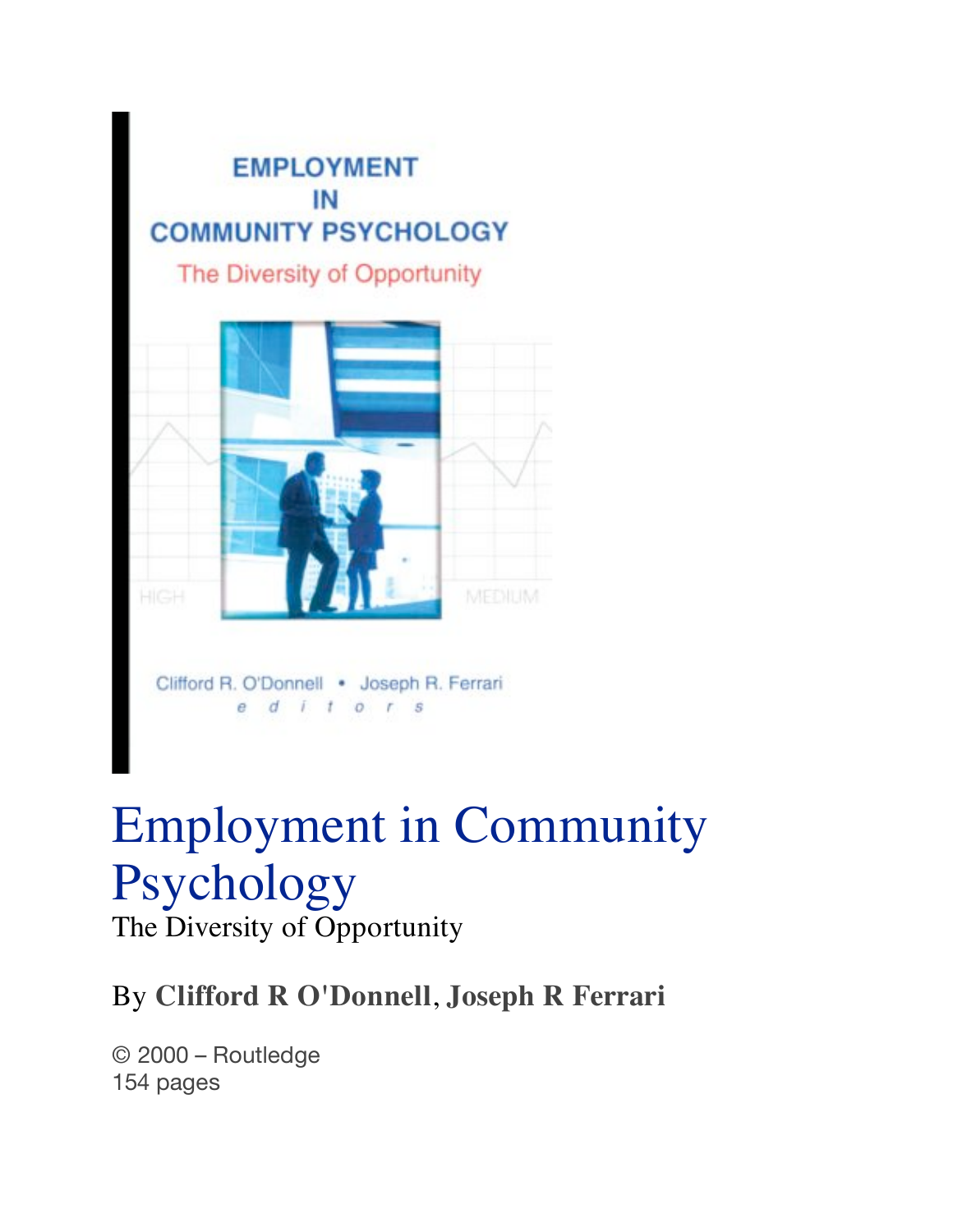### About the Book

Discover the first book on employment opportunities in community psychology! Employment in Community Psychology: The Diversity of Opportunity is the first psychology career reference book for undergraduate psychology majors deciding on graduate schools, for graduate students in psychology seeking employment, and for psychology faculty advising their students. This book answers the questions "What can you do with a graduate degree in community psychology?" and "Who employs community psychologists?" Employment in Community Psychology addresses these questions through examples of graduates educated in community psychology and employed in diverse applied, research, and academic settings. In Employment in Community Psychology, you will explore the diversity of community psychology employment opportunities through the stories of current graduate students, community psychologists on their first job, and psychologists who have well-established positions in community research and action. Each experience is told in a story-telling style allowing the reader to grasp a deeper understanding of the employment opportunities that cannot be obtained through abstract description alone. Some of the experiences that highlight opportunities in the field include:

working in the Institute for Families in Society at the University of South Carolina as a Research Associate working as a researcher at the Korea Institute of Social Psychiatry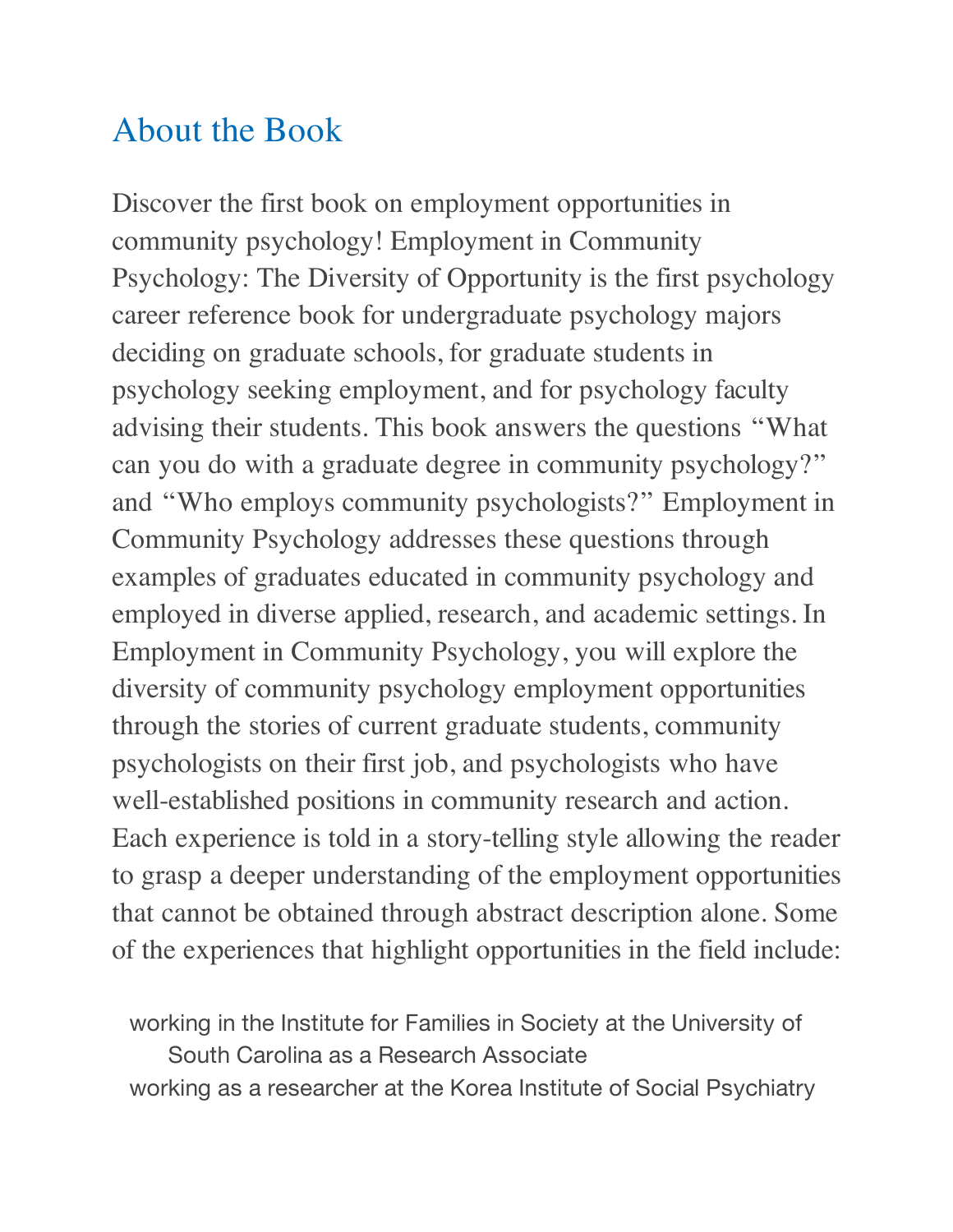to determine how primary prevention and action research can be applied to the promotion of adolescent mental health in Korean society

doctoral studies that developed into the first community psychology position focusing on the issues of social justice and reconciliation between Indigenous and non-Indigenous groups in Australian town

- non-traditional academic positions in psychology
- working as a social worker for Native non-profit health corporation in Alaska
- a policy-oriented community psychologist, or a c.p. in the disabilities field
- entering a second career in community psychology at mid-life

Employment in Community Psychology is an essential tool for undergrads and graduate students considering a career in community psychology. The rich palette of community psychology experiences that are laid out for the career researcher and advisor are sure to assist students in deciding what area of community psychology they would like to pursue.

## Table of Contents

#### **Contents**

Employment Opportunities in Community Research and Action Twenty Cents and a New Way of Thinking The Pinjarra Massacre Site Project: From Doctoral Student to Community Consultant